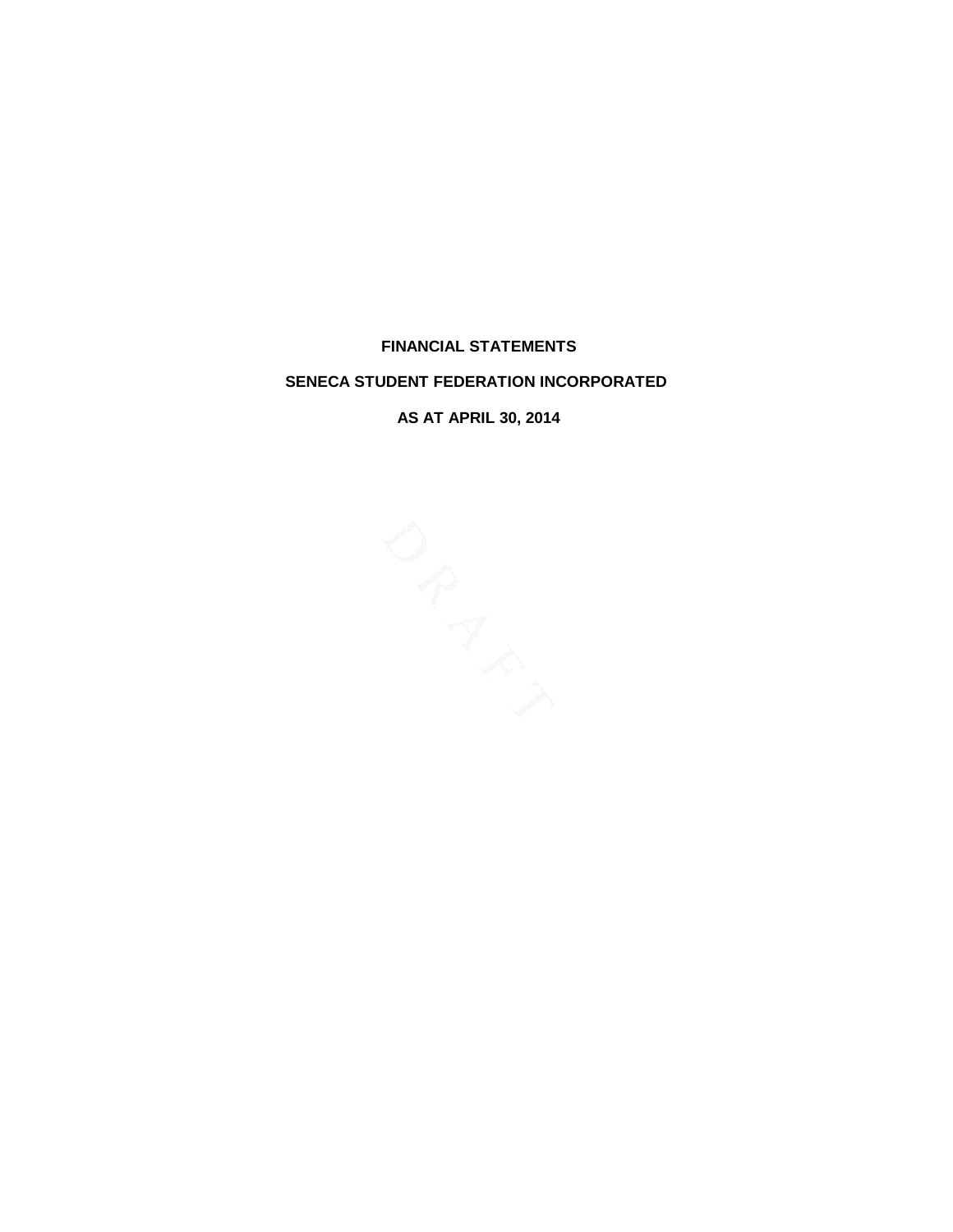# **AS AT APRIL 30, 2014**

# **INDEX**

| Independent Auditors' Report           |                |
|----------------------------------------|----------------|
| <b>Statement of Financial Position</b> | $\overline{2}$ |
| Statement of Change in Net Assets      | 3              |
| <b>Statement of Operations</b>         | $\overline{4}$ |
| <b>Statement of Cash Flows</b>         | 5              |
| <b>Notes to Financial Statements</b>   | $6 - 9$        |
|                                        |                |
|                                        |                |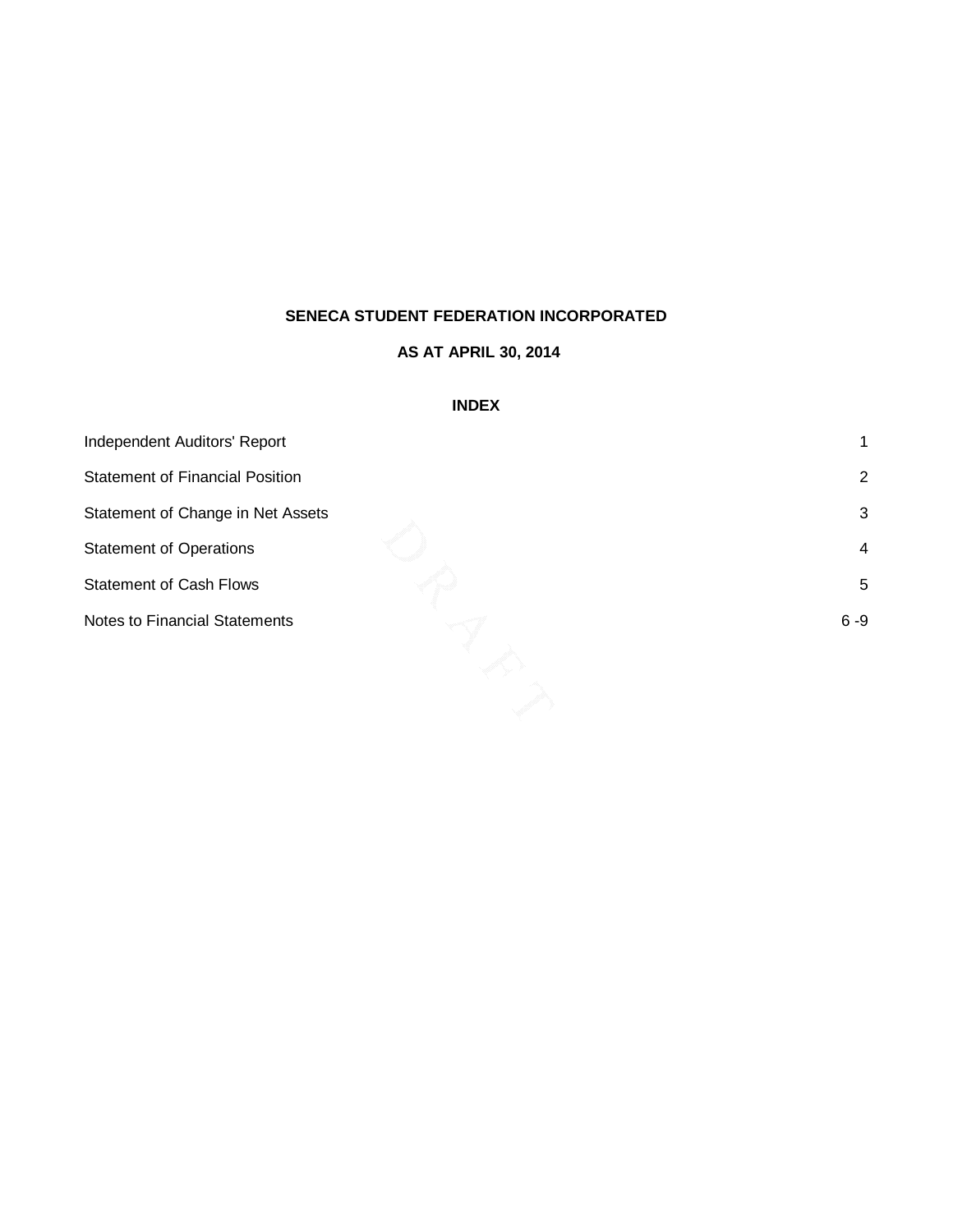## **INDEPENDENT AUDITORS' REPORT**

# To the Board of Directors of **Seneca Student Federation Incorporated**

We have audited the accompanying financial statements of **Seneca Student Federation Incorporated**, which comprise the statement of financial position as at April 30, 2014, the statements of change in net assets, operations and cash flows for the month then ended, and summary of significant accounting policies and other explanatory information.

# Management's Responsibility for the Financial Statements

Management is responsible for the preparation and fair presentation of these financial statements in accordance with Canadian accounting standards for not-for-profit organizations, and for such internal control as management determines is necessary to enable the preparation of financial statements that are free from material misstatement, whether due to fraud or error.

## Auditor's Responsibility

Our responsibility is to express an opinion on these financial statements based on our audit. We conducted our audit in accordance with Canadian generally accepted auditing standards. Those standards require that we comply with ethical requirements and plan and perform the audit to obtain reasonable assurance about whether the financial statements are free from material misstatement.

An audit involves performing procedures to obtain audit evidence about the amounts and disclosures in the financial statements. The procedures selected depend on the auditor's judgment, including the assessment of the risks of material misstatement of the financial statements, whether due to fraud or error. In making those risk assessments, the auditor considers internal control relevant to the entity's preparation and fair presentation of the financial statements in order to design audit procedures that are appropriate in the circumstances, but not for the purpose of expressing an opinion on the effectiveness of the entity's internal control. An audit also includes evaluating the appropriateness of accounting policies used and the reasonableness of accounting estimates made by management, as well as evaluating the overall presentation of the financial statements.

We believe that the audit evidence we have obtained is sufficient and appropriate to provide a basis for our audit opinion.

## Opinion

In our opinion, these financial statements present fairly, in all material respects, the financial position of the federation for the month ended April 30, 2014, and the results of its operations and the cash flows for the month then ended in accordance with Canadian accounting standards for not-for-profit organizations.

Chartered Professional Accountants Licensed Public Accountants

Toronto, Ontario To Be Approved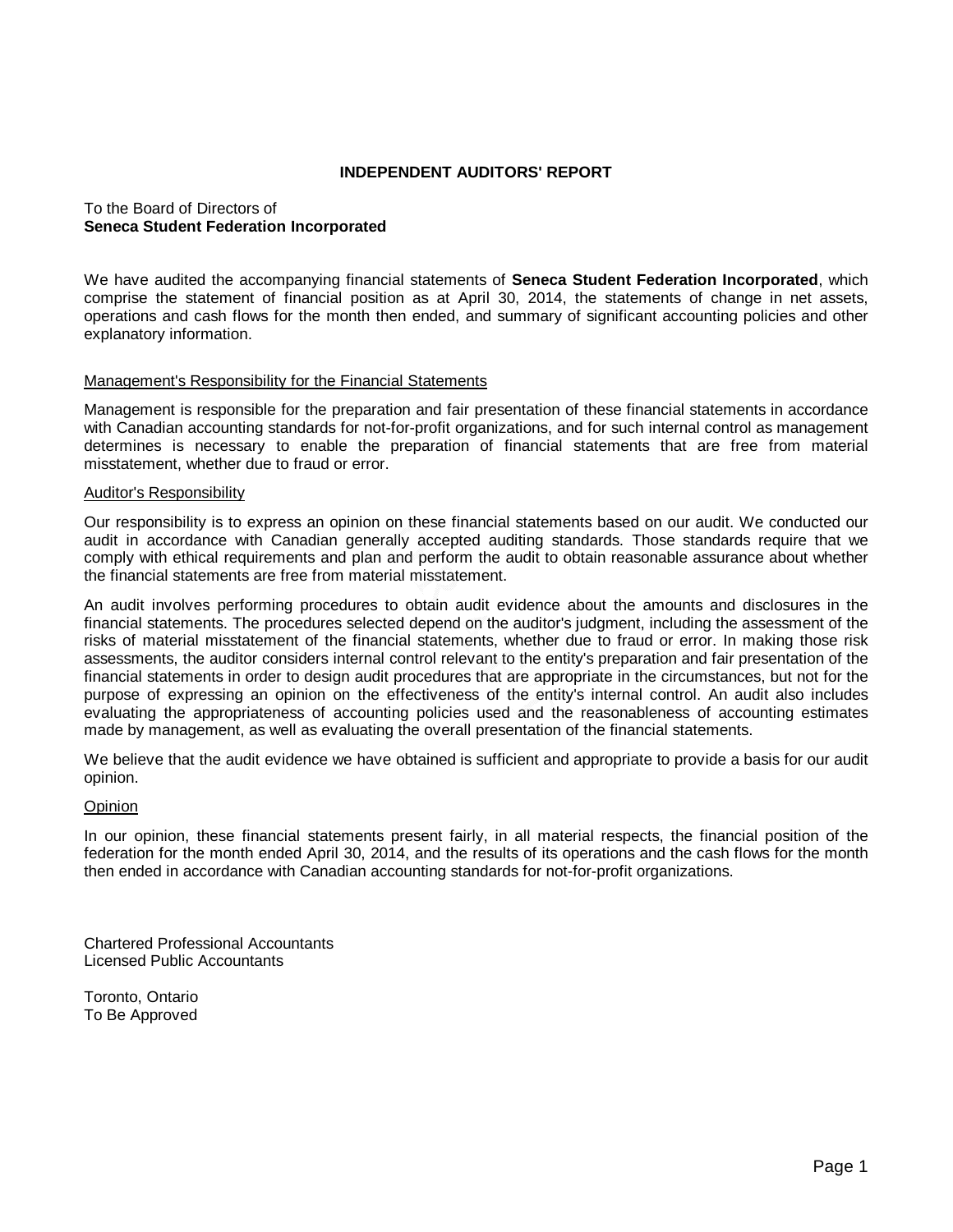# **STATEMENT OF FINANCIAL POSITION**

## **AS AT APRIL 30, 2014 (With comparative figures as at March 31, 2014)**

|                                                                                                                                                      | April 30,<br>2014                                           | March 31,<br>2014                                |
|------------------------------------------------------------------------------------------------------------------------------------------------------|-------------------------------------------------------------|--------------------------------------------------|
| <b>ASSETS</b>                                                                                                                                        |                                                             |                                                  |
| <b>CURRENT</b><br><b>Bank</b><br>Due from Seneca College of Applied Arts and Technology<br>HST receivable (note 11)<br>Prepaid expenses<br>Inventory | \$<br>302,643<br>13,672,584<br>208,656<br>23,307<br>159,690 | \$<br>14,073,957<br>190,966<br>26,559<br>225,241 |
|                                                                                                                                                      | 14,366,880                                                  | 14,516,723                                       |
| <b>PROPERTY, PLANT AND EQUIPMENT</b> (note 6)                                                                                                        | 1,173,309                                                   | 1,143,954                                        |
| <b>TOTAL ASSETS</b><br>LIA <sup>8</sup> BILITIES                                                                                                     | 15,540,189                                                  | 15,660,677<br>S.                                 |
| <b>CURRENT</b><br>Accounts payable and accrued liabilities<br>Deferred revenue (note 7)                                                              | \$<br>182,332<br>697,490<br>879,822                         | 27,992<br>\$<br>697,492<br>725,484               |
| <b>STUDENT BUILDING FUND</b> (note 9)                                                                                                                | 7,722,761                                                   | 7,722,761                                        |
| <b>NET ASSETS</b>                                                                                                                                    | 6,937,606                                                   | 7,212,432                                        |
|                                                                                                                                                      | 15,540,189                                                  | 15,660,677                                       |
| APPROVED ON BEHALF OF THE BOARD                                                                                                                      |                                                             |                                                  |

**Director** 

<u>Director and the contract of the contract of the contract of the contract of the contract of the contract of the contract of the contract of the contract of the contract of the contract of the contract of the contract of </u>

See accompanying notes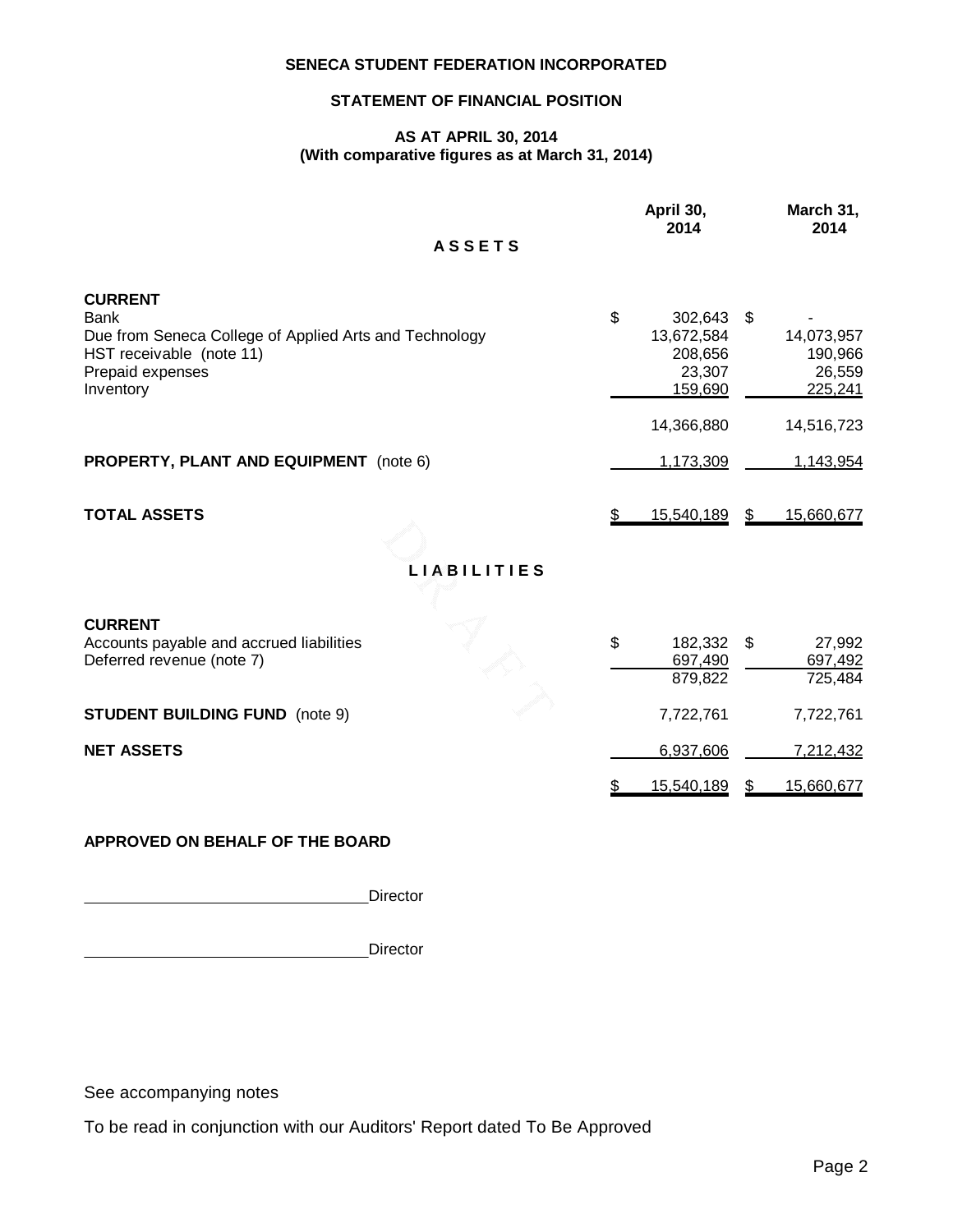# **STATEMENT OF CHANGE IN NET ASSETS**

# **FOR THE MONTH ENDED APRIL 30, 2014 (With comparative figures for the year ended March 31, 2014)**

|                                      |     | April 30,<br>2014 | March 31,<br>2014 |
|--------------------------------------|-----|-------------------|-------------------|
| <b>NET ASSETS, BEGINNING OF YEAR</b> | \$. | 7,212,432 \$      | 7,535,393         |
| Surplus (Deficit) for the year       |     | (274, 826)        | (322, 961)        |
| <b>NET ASSETS, END OF YEAR</b>       |     | <u>6,937,606</u>  | <u>7,212,432</u>  |

AND POST

See accompanying notes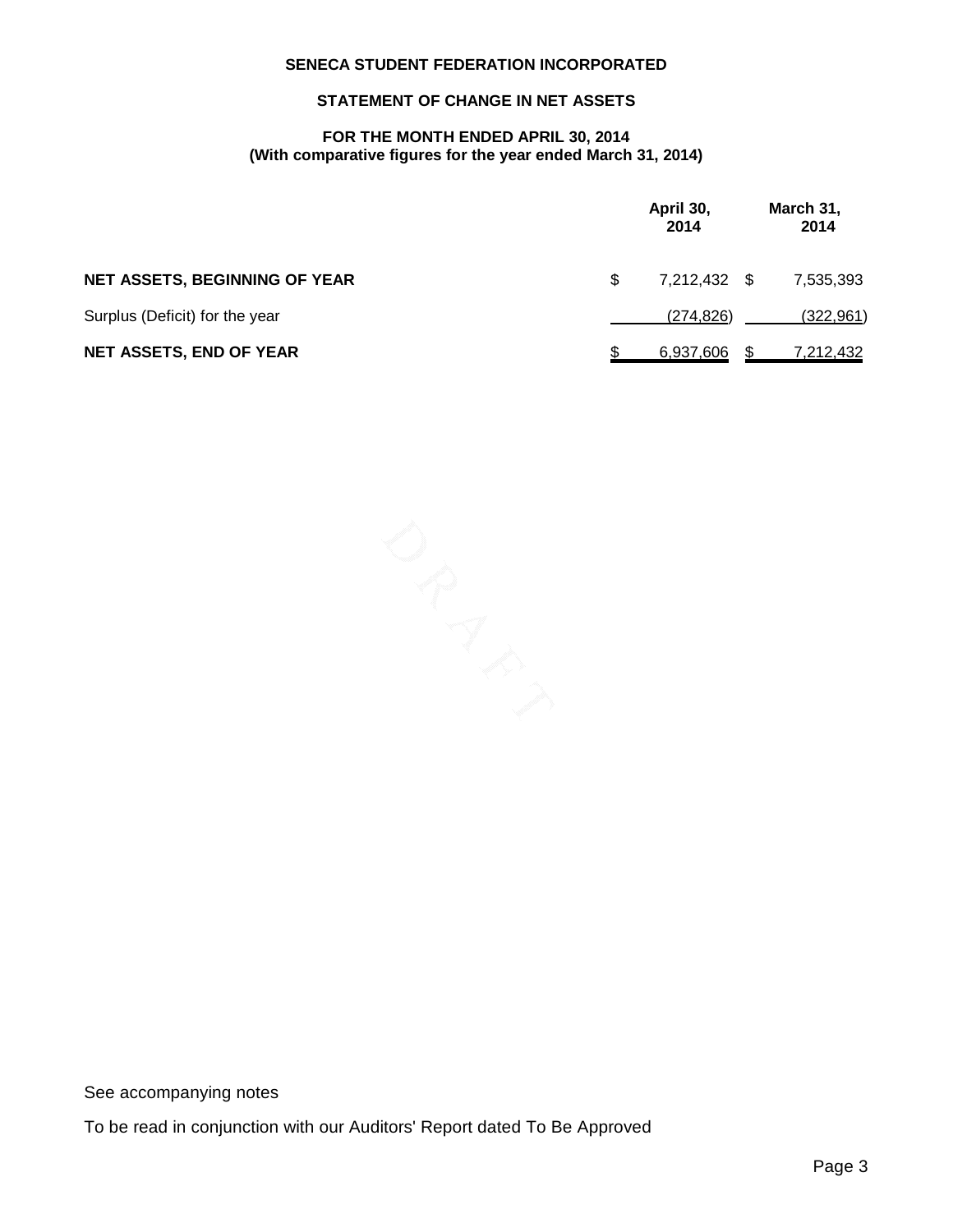# **STATEMENT OF OPERATIONS**

## **FOR THE MONTH ENDED APRIL 30, 2014 (With comparative figures for the year ended March 31, 2014)**

|                                             | April 30,<br>2014 | March 31,<br>2014    |
|---------------------------------------------|-------------------|----------------------|
| <b>REVENUE</b>                              |                   |                      |
| Health, dental and extended health premiums | \$                | \$<br>3,402,662      |
| <b>Student fees</b>                         |                   | 2,315,942            |
| <b>TTC</b> program                          | 107,963           | 1,963,204            |
| Student activities                          |                   | 491,614              |
| Building and maintenance fees               |                   | 263,061              |
| Metro grill                                 | 25,097            |                      |
| Interest income                             |                   | 153,328              |
|                                             | 133,060           | 8,589,811            |
| <b>OPERATING EXPENDITURES</b>               |                   |                      |
| <b>TTC</b> program                          | 151,085           | 1,818,515            |
| General expenses and supplies               | 103,731           | 1,471,084            |
| <b>Salaries</b>                             | 101,192           | 1,043,834<br>187,461 |
| Amortization<br><b>Professional fees</b>    | 31,387<br>10,255  | 85,513               |
| Travel                                      | 8,244             | 100,461              |
| Telephone                                   | 1,992             | 22,109               |
| Health, dental and extended health costs    |                   | 3,611,265            |
| <b>Staff benefits</b>                       |                   | 123,564              |
| Shuttle bus service                         |                   | 306,310              |
| Advertising and promotion                   |                   | 141,778              |
| Maintenance and repairs                     |                   | 878                  |
| <b>TOTAL EXPENDITURES</b>                   | 407,886           | 8,912,772            |
| SURPLUS (DEFICIT) FOR THE PERIOD ENDED      | (274, 826)        | (322, 961)<br>- \$   |

See accompanying notes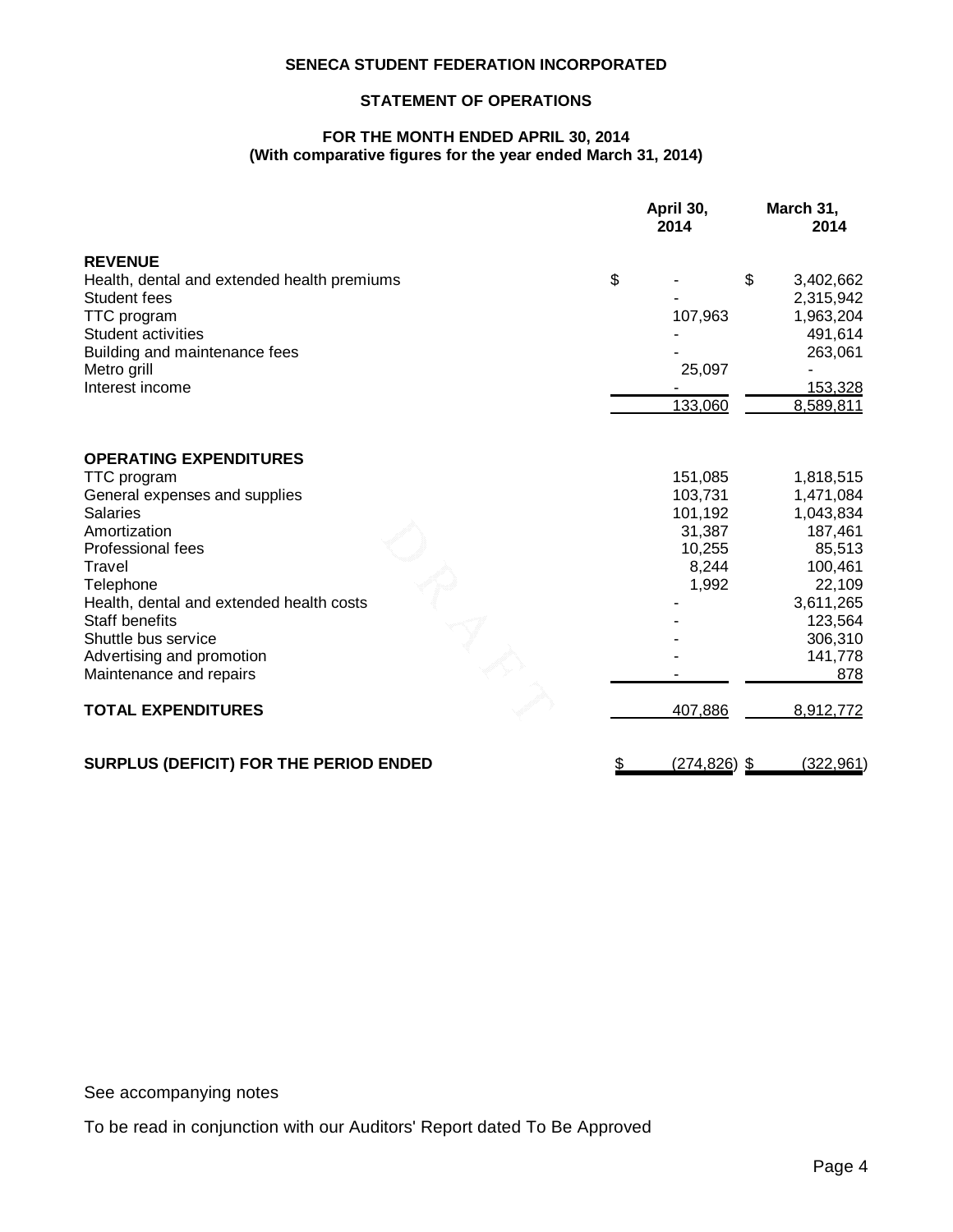# **STATEMENT OF CASH FLOWS**

## **FOR THE MONTH ENDED APRIL 30, 2014 (With comparative figures for the year ended at March 31, 2014)**

|                                                         | April 30,<br>2014 |     | March 31,<br>2014    |
|---------------------------------------------------------|-------------------|-----|----------------------|
| <b>CASH FLOWS FROM:</b>                                 |                   |     |                      |
| Student fees, activities<br>Interest received           | \$<br>133,060     | \$. | 8,847,714<br>153,328 |
| Student building fund                                   |                   |     | 1,937,498            |
| Less: payments for operating expenditures               | (171, 051)        |     | (8,791,598)          |
| Cash flows provided from operations                     | (37, 991)         |     | 2,146,942            |
| <b>CASH FLOWS FROM (USED FOR) INVESTING ACTIVITIES:</b> |                   |     |                      |
| Purchase of property, plant and equipment               | (60, 739)         |     | (40, 529)            |
| <b>CASH FLOWS FROM (USED IN) FINANCING ACTIVITIES:</b>  |                   |     |                      |
| <b>INCREASE</b>                                         | (98, 730)         |     | 2,106,413            |
|                                                         |                   |     |                      |
| Opening cash                                            | 14,073,957        |     | 11,967,544           |
| <b>CLOSING CASH</b>                                     | 13,975,227        | \$. | 14,073,957           |
| <b>COMPRISED OF</b>                                     |                   |     |                      |
| Bank Account Balance (note 4)                           | \$<br>302,643     | \$  |                      |
| Receivable from Seneca College (note 4)                 | 13,672,584        |     | 14,073,957           |
|                                                         | 13,975,227        |     | 14,073,957           |

See accompanying notes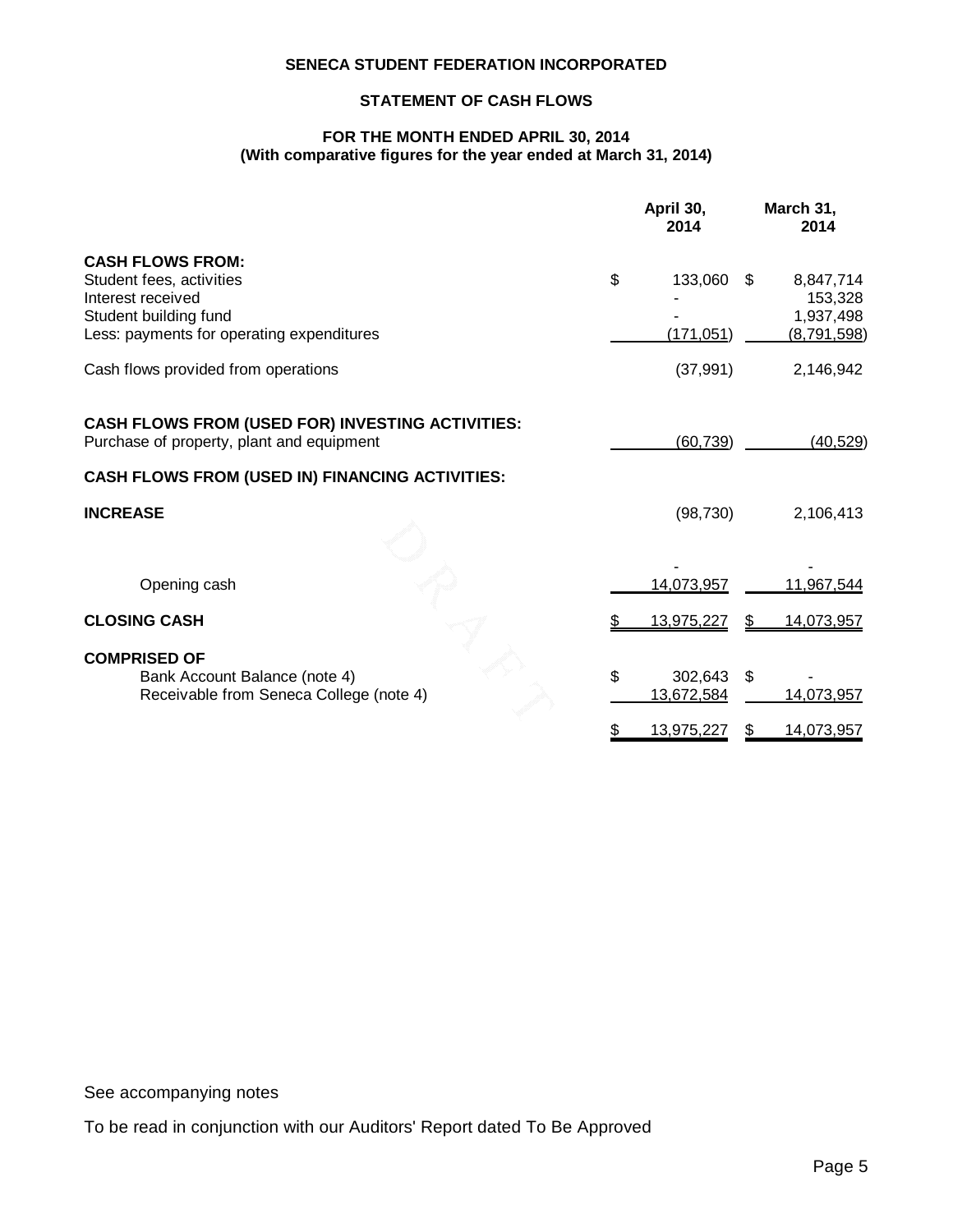#### **NOTES TO FINANCIAL STATEMENTS**

## **FOR THE MONTH ENDED APRIL 30, 2014**

### **1. STATUS AND PURPOSE OF THE ORGANIZATION**

The Seneca Student Federation Incorporated (the Federation) is a non-profit corporation. The Federation was incorporated on November 1, 1999, for the purpose of carrying on activities for the benefit of the students of Seneca College of Applied Arts and Technology. As the Federation's revenues are derived from Seneca College's student body, it is economically dependent upon the college. As a non-profit organization the corporation is exempt from income taxes.

#### **2. SUMMARY OF SIGNIFICANT ACCOUNTING POLICIES**

These financial statements have been prepared in accordance with Part III of the *CPA Canada Handbook* - *Accounting Standards for Not-For-Profit Organizations*.

Inventories

Inventories are valued at the lower of cost and net realizable value. Cost is determined on a weighted average basis.

#### Property, Plant And Equipment

Property, plant and equipment are recorded at cost and are amortized on a declining balance using the following rates:

| <b>Building improvements</b>             | $4\%$      |
|------------------------------------------|------------|
| Storage shed                             | 10%        |
| Furniture and fixtures and Java Junction | <b>20%</b> |
| Computer and other equipment             | 30%        |
| Computer software                        | 100%       |
| Ramp                                     | 8%         |
|                                          |            |

Property, plant and equipment are amortized at 50% of the rate in the year of acquisition.

#### Revenue

SSF follows the deferral method of accounting for contributions. Restricted contributions are recognized as revenue in the year in which the related expenses are incurred. Unrestricted contributions are recognized as revenue when they are received or receivable if the amount to be received can be reasonably estimated and collection is reasonably assured.

Membership fees are recognized when received, or receivable, provided that collection is reasonably assured and the amount is determinable. The various student fees are typically received in three installments - October, February and June - one month after the beginning of each academic term. Although the federation's fiscal year ends in March, the student fees received for the summer term from May to August, which begins immediately after the year-end, are recorded as deferred revenue.

Sales revenues are recognized when the related goods are sold or services performed.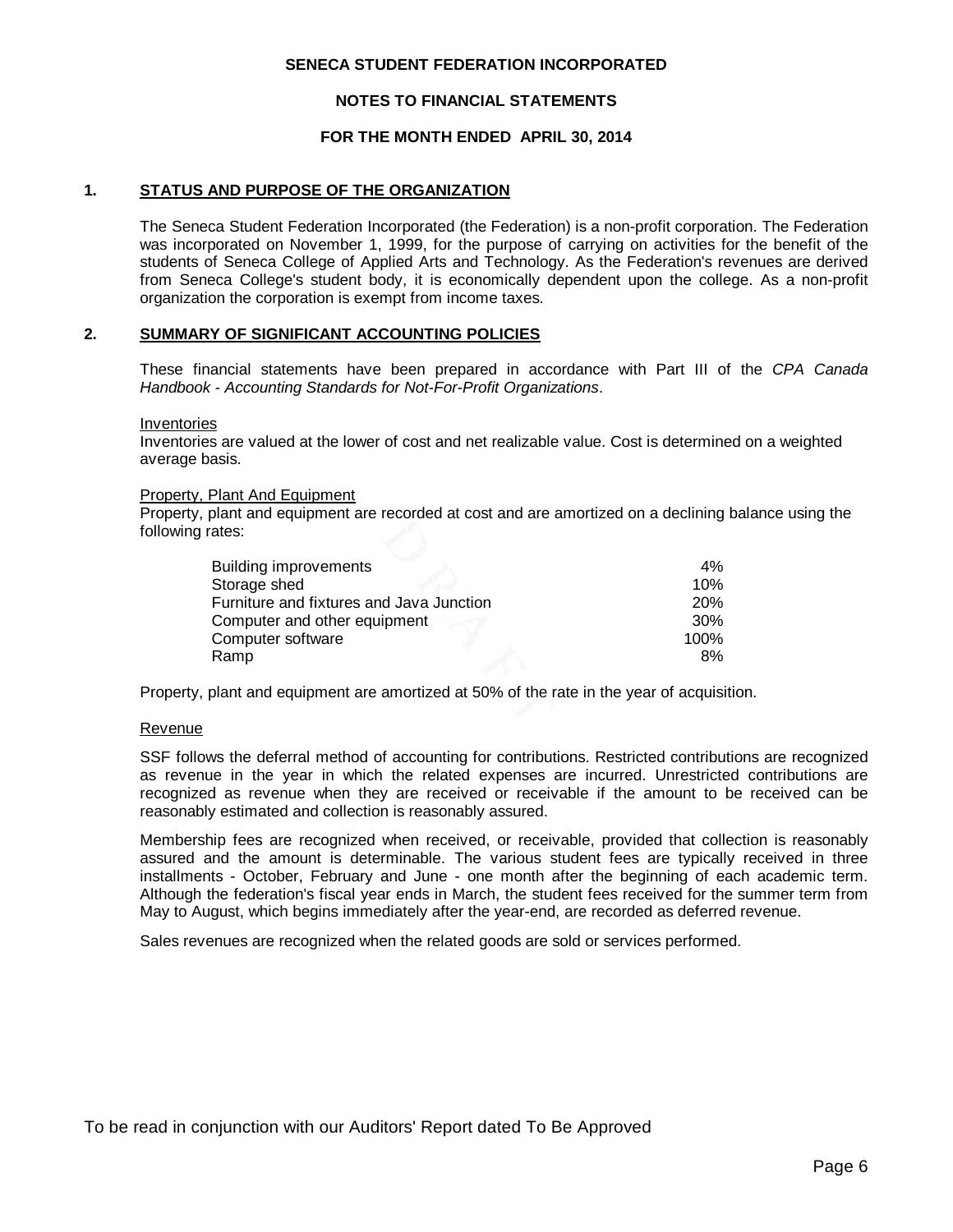#### **NOTES TO FINANCIAL STATEMENTS**

## **AS AT APRIL 30, 2014**

#### **2. SUMMARY OF SIGNIFICANT ACCOUNTING POLICIES** - continued

#### Contributed Services

The federation makes use of volunteers in its operations. Due to the difficulty in determining the fair value of the services, they are not recognized in the financial statements.

#### Use of Estimates

The preparation of these financial statements requires the Federation's management to make estimates and assumptions that affect revenue and expenditure during the reporting period, in addition to the reported amounts of assets and liabilities and disclosure of contingent liabilities at the date of the financial statements. Actual results could differ from those estimates.

#### Financial instruments

## Financial assets and liabilities held for trading

Financial instruments classified as financial assets and financial liabilities held for trading are recorded at fair value at each balance sheet date and any change in fair value is recognized in income in the period in which the change occurs.

#### Loans and receivables and financial liabilities held for purposes other than for trading

Financial instruments classified as loans and receivables, and financial liabilities held for purposes other than for trading, are carried at amortized cost using the effective interest method. Interest income and expenses are included in income for the year.

#### Available-for-sale financial assets

Financial assets classified as available for sale are recorded at fair value at each balance sheet date and any change in fair value is recognized in other comprehensive income in the period in which these changes occur. Upon derecognition, any accrued gains or losses are recognized in income for the year.

| <b>Financial instruments</b>                              | <b>Classification</b> | <b>Subsequent measurement</b>                         |
|-----------------------------------------------------------|-----------------------|-------------------------------------------------------|
| Due from Seneca College<br>of Applied Arts and Technology | Held for trading      | Fair value                                            |
| <b>HST</b> receivable                                     | Loans and receivables | Amortized cost using the<br>effective interest method |
| Accounts payable and<br>accrued liabilities               | Other liabilities     | Amortized cost using the<br>effective interest method |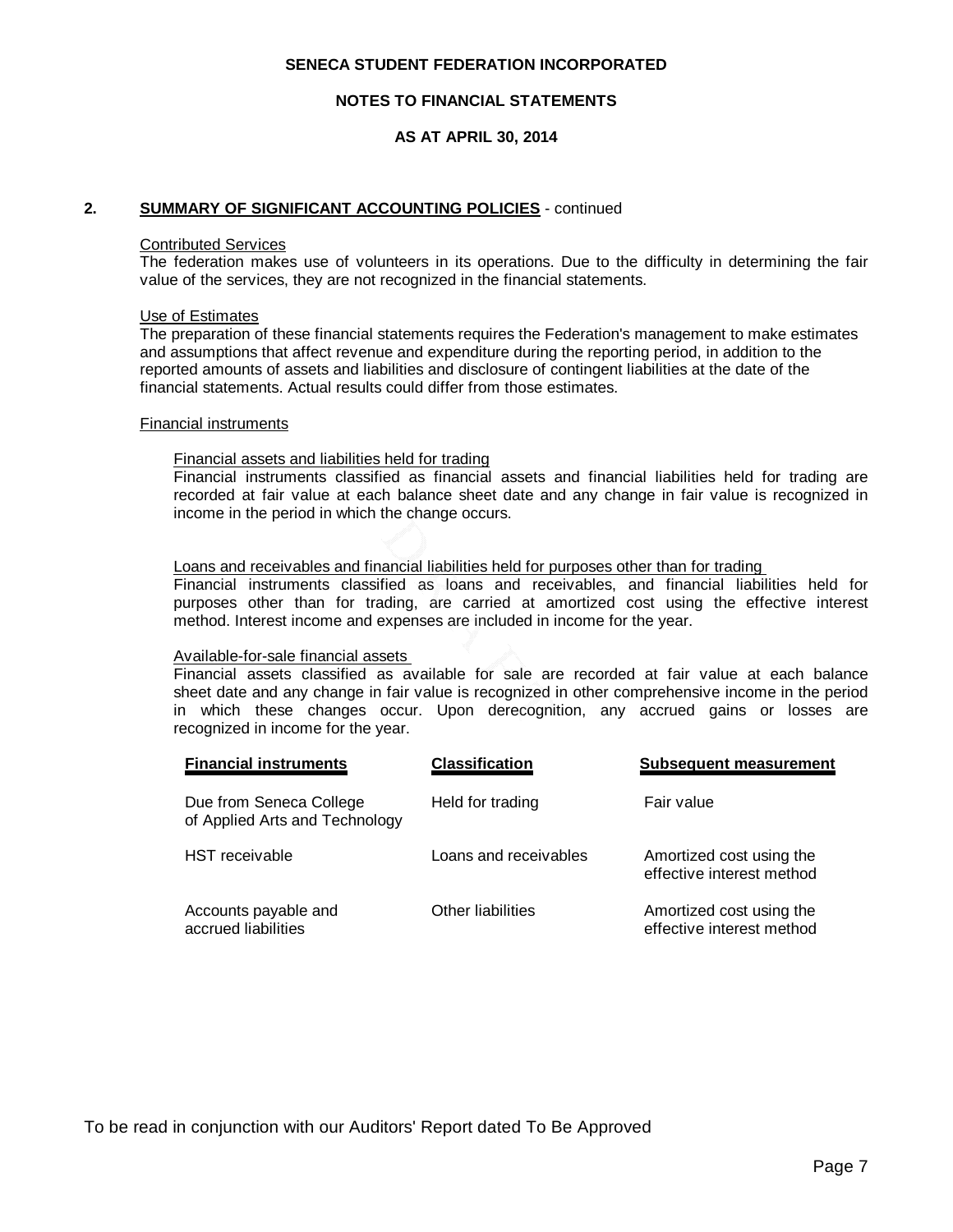#### **NOTES TO FINANCIAL STATEMENTS**

### **AS AT APRIL 30, 2014**

#### **3. INTERNAL RESTRICTIONS**

In fall 2010, the board of directors of the Federation resolved to restrict funds collected from the Federation Build Fee. The Federation collects \$50 per student, per semester. The funds are restricted for construction of a new student centre and major renovations. The Federation may not use these internally restricted amounts for any other purpose without the approval of the board of directors. (See note 9)

#### **4. DUE FROM SENECA COLLEGE OF APPLIED ARTS AND TECHNOLOGY**

The College served as the bank account for the student federation. All deposits went into the Seneca College bank account and all cheque's are written on the Seneca College bank account. All amounts are due on demand. The college pays interest on the balance at a rate of prime less 1.85%. This month ended and in the 2014 year end this equated to an effective interest rate of 1.15%. Management considers these balances to be cash. There are still funds due from Seneca College, however a portion of the funds were received during the month and deposited into a bank account.

#### **5. FINANCIAL INSTRUMENTS**

The fair value of due from Seneca College of Applied Arts and Technology, term deposits, accounts receivable, accounts payable and deferred revenue are approximately equal to their carrying value given their short maturity dates. The due from Seneca College of Applied Arts and Technology does bear interest according to note 4. Management does not believe the SSF is subject to significant credit, interest rate or exchange rate risk arising from financial instruments.

## **6. PROPERTY, PLANT AND EQUIPMENT**

|                              | Accumulated   |  |              | Net Book Value |           |    |                  |
|------------------------------|---------------|--|--------------|----------------|-----------|----|------------------|
|                              | Cost          |  | Amortization |                | 2014      |    | 2014             |
| <b>Building improvements</b> | \$<br>664,990 |  | 170,442      | -S             | 494.548   | \$ | 460,739          |
| Storage shed and fencing     | 29,320        |  | 20,266       |                | 9.054     |    | 9,115            |
| Furniture and fixtures       | 1,654,699     |  | 1,030,145    |                | 624,554   |    | 635,140          |
| Java junction equipment      | 21,136        |  | 17.509       |                | 3.627     |    | 4.533            |
| Computer equipment           | 216,343       |  | 188,278      |                | 28,065    |    | 28,784           |
| Other Equipment              | 11,930        |  | 1.561        |                | 10,369    |    | 2,531            |
| Ramp                         | 8,990         |  | 5,898        |                | 3,092     |    | 3,112            |
|                              | 2,607,408     |  | 1,434,099    |                | 1,173,309 |    | <u>1,143,954</u> |

Additions during the month amounted to \$ 60,739 (2014 - \$40,529).

# **7. DEFERRED REVENUE**

Deferred revenue represents the student fees received for semesters subsequent to the year end. Deferred revenue will be reflected in revenues in the subsequent year.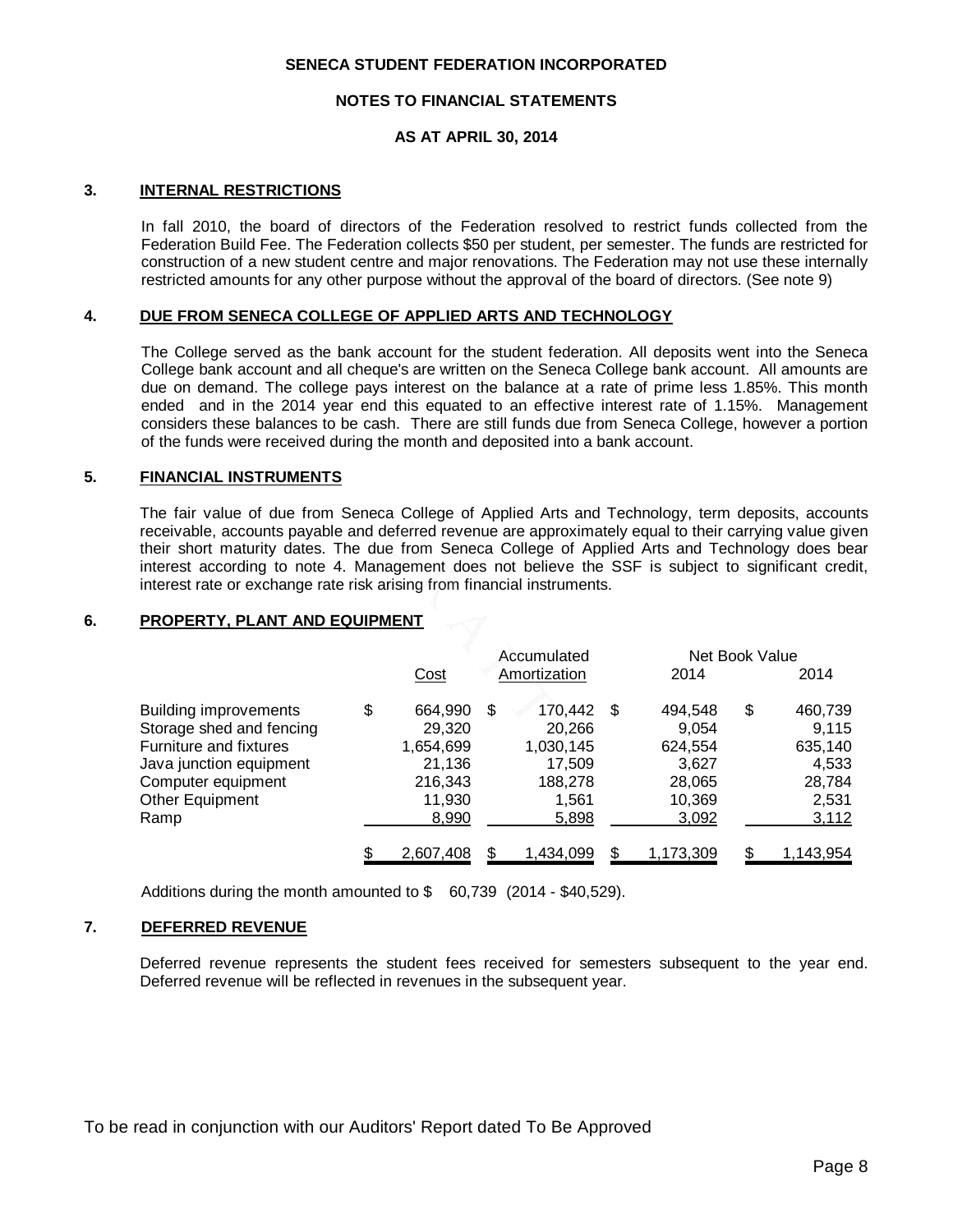### **NOTES TO FINANCIAL STATEMENTS**

## **AS AT APRIL 30, 2014**

#### **8. OPERATING LEASE**

The Federation occupies the SeneCentre under a ten-year lease agreement with the Board of Governors of Seneca College of Applied Arts and Technology. As part of this agreement, a student building fee was collected by the college and held in a trust fund called the Student Building Reserve Fund in the amount of \$600,000. These fees were used to pay the "minimum rent" as defined in the lease agreement.

The Federation is to pay an annual additional rent equal to the lesser of the operating costs and the maximum as defined in the lease agreement. The maximum was set at \$69,096 for the year ended March 31, 2014.

# **9. STUDENT BUILDING FUND**

The student building fund is charged to students each semester. This fund will only be used for the building and renovations of the Newnham Student Centre and future builds of student space at Markham or King campuses. The student building fund fee was charged commencing in the Fall of 2010 and the fund is reserved for future commitments and it is not part of the operations.

# **10. WORKING CAPITAL AND INTERNAL RESERVE FUNDS**

|                            |                                            | 2014       | March 31,  |
|----------------------------|--------------------------------------------|------------|------------|
|                            |                                            |            |            |
| Current assets             |                                            | 14,366,880 | 14,516,723 |
| <b>Current liabilities</b> |                                            | (879, 822) | (725,484)  |
| Working capital            |                                            | 13.487.058 | 13,791,239 |
|                            | The union's working capital is as follows: |            |            |

The primary source of cash used for operational expenses is the student fees. The management of working capital involves controlling disbursements such that sufficient working capital is maintained through the year to cover operating expenses. The working capital calculated above must be sufficient both in amount and liquidity to cover operating expenses.

## **11. HST RECEIVABLE**

2014

As at March 31, 2013 Year-End, the Federation had a \$303,161. HST receivable with respect to an ongoing dispute with CRA for amounts due to SSF. A 50% provision for uncollected HST receivable is accrued to reflect the uncertainty over the ability of SSF collecting the HST receivable they have claimed. This 50% provision reflects the equal chance of both the chance CRA honors the claim or dismisses it. This is consistent with the legal confirmation stating that the claim has yet to be assessed by CRA.

## **12. CHANGE IN YEAR END**

SSF decided to change its year end from to April 30 during the March 31, 2014 year end. As such, the upcoming year end will be from May 1, 2015 to April 30, 2015, which therefore creates a one month stub period between the old year end and the new April year end and thus a one month stub period audit for the month ended April 30, 2014 has been done. CRA granted the change in year end on February 24, 2014.

## **13. COMPARATIVE FIGURES**